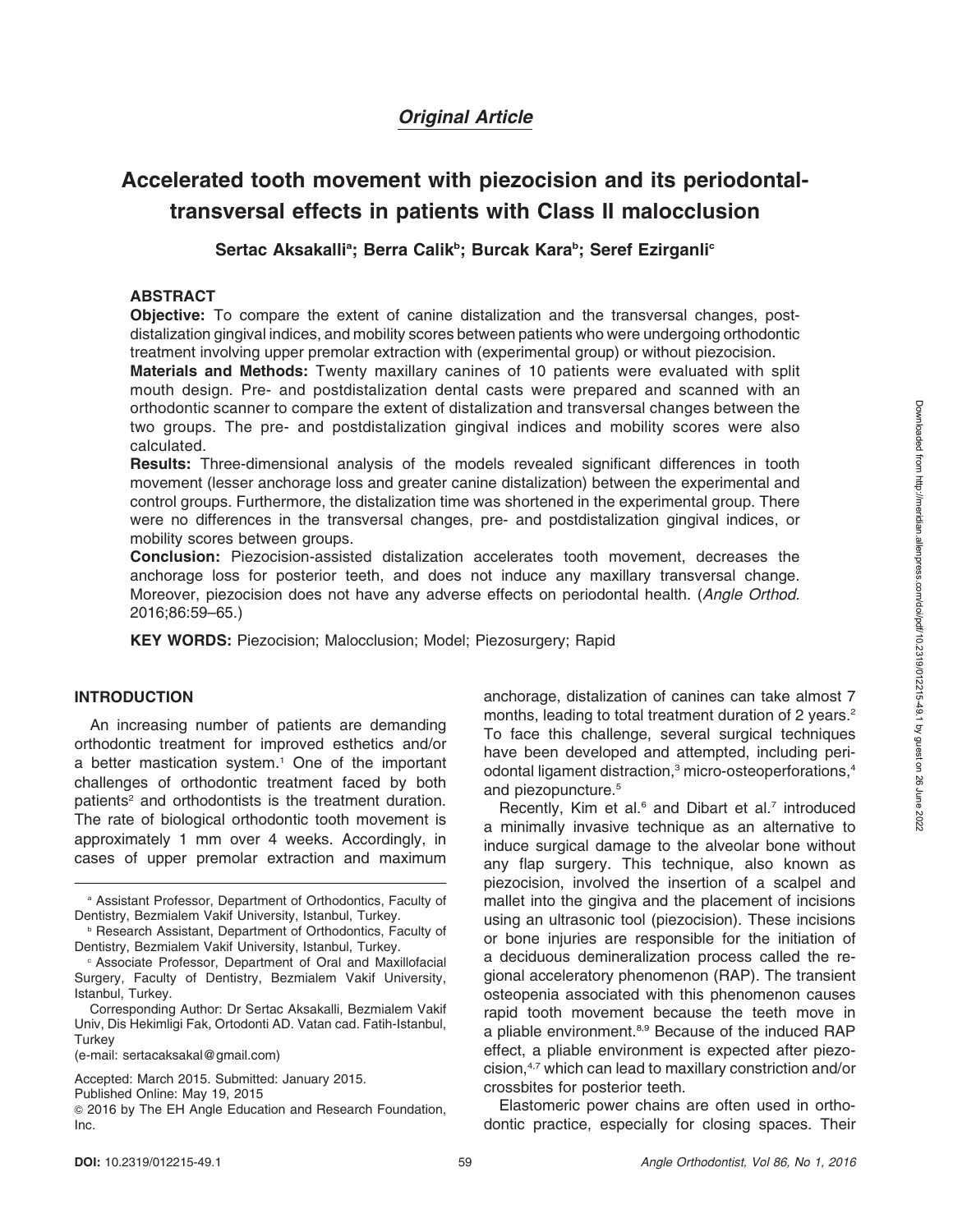

Figure 1. Piezoelectric corticotomy.

advantages are no patient cooperation required, low cost, smooth surface, and their irritation-free nature.<sup>10,11</sup> The objectives of this research were to evaluate the effectiveness of piezocision-assisted canine distalization using three-dimensional (3D) measurements and to assess the transversal changes, postdistalization gingival status, and mobility scores.

#### MATERIALS AND METHODS

This study was approved by the ethical committee at Bezmialem Vakif University. Patients indicated for maxillary first premolar extraction and bilateral canine distalization were selected from those with half or more unit Class II malocclusion. All patients had to fulfill the following criteria: healthy systemic condition and no previous orthodontic treatment. All patients were also required to have good oral hygiene, probing depth of  $<$ 3 mm (measured from the bottom of the sulcus to the most apical portion of the gingival margin), no loss of periodontal attachment, and no radiographic evidence of bone loss. The study involved a split-mouth design, with the experimental quadrant selected by randomization. Twenty maxillary canines of 10 patients fulfilled all the inclusion criteria and were included. The mean age of the patients was  $16.3 \pm 2.4$  years, including six female and four male patients. The hand-wrist radiographs revealed that all of the patients were not growing and in the adult stage, except one male patient who was in the postpeak stage.

Roth's prescription edgewise brackets (Master Series, American Orthodontics, Sheboygan, Wis) with 0.022-inch slots were used. The teeth were leveled and aligned before canine distalization with moderate anchorage.

Before canine distalization and after the alignment and leveling phases, piezocision was performed on the experimental side. Following the induction of local anesthesia, two vertical interproximal incisions were



Figure 2. Three-dimensional analysis unit.

placed through the periosteum and below the interdental papilla (not including free gingiva) on the mesiobuccal and distobuccal sides of the maxillary canines using a No. 15 blade. The grooves between the roots of the neighboring teeth were the reference for the cut lines. Vertical interproximal incisions were performed, 5 mm apical to the mesial and distal interdental papilla of the maxillary canines. Incision lengths were approximately 10 mm apically. A piezosurgery knife (BS1 insert, Piezotome, Satelec Acteon, Merignac, France) was used to create cortical alveolar incisions with a depth of 3 mm (Figure 1). The depths were verified by the millimetric signs on the piezosurgery knife. The upper  $0.016 \times 0.022$ -inch stainless steel archwire was ligated. The distalization phase was initiated after piezocision on the experimental side using elastomeric chains with an approximate force of 150 g measured using a force gauge. For the control side, distalization was started at the same time with the same mechanics. Patients were examined at 2-week intervals, and the elastomeric chains were replaced at each appointment until ideal Class I canine relationships were established. Both canines of each patient were planned to be distalized in terms of millimeters.

Pre- and postdistalization model casts were scanned using the 3Shape R900 scanner (3Shape A/S, Copenhagen, Denmark; Figure 2). The models were superimposed, and the changes in the models were evaluated for canine distalization changes (Figure 3). The superimpositions were performed by selecting the medial end of the third palatal rugae as reference points. The usage of these points has been performed in similar researches.<sup>12,13</sup> The canine and molar positions were defined in superimposed views, and the pre- and postdistalization distances were measured. The pre- and postdistalization mobility scores and gingival indices for the canines were also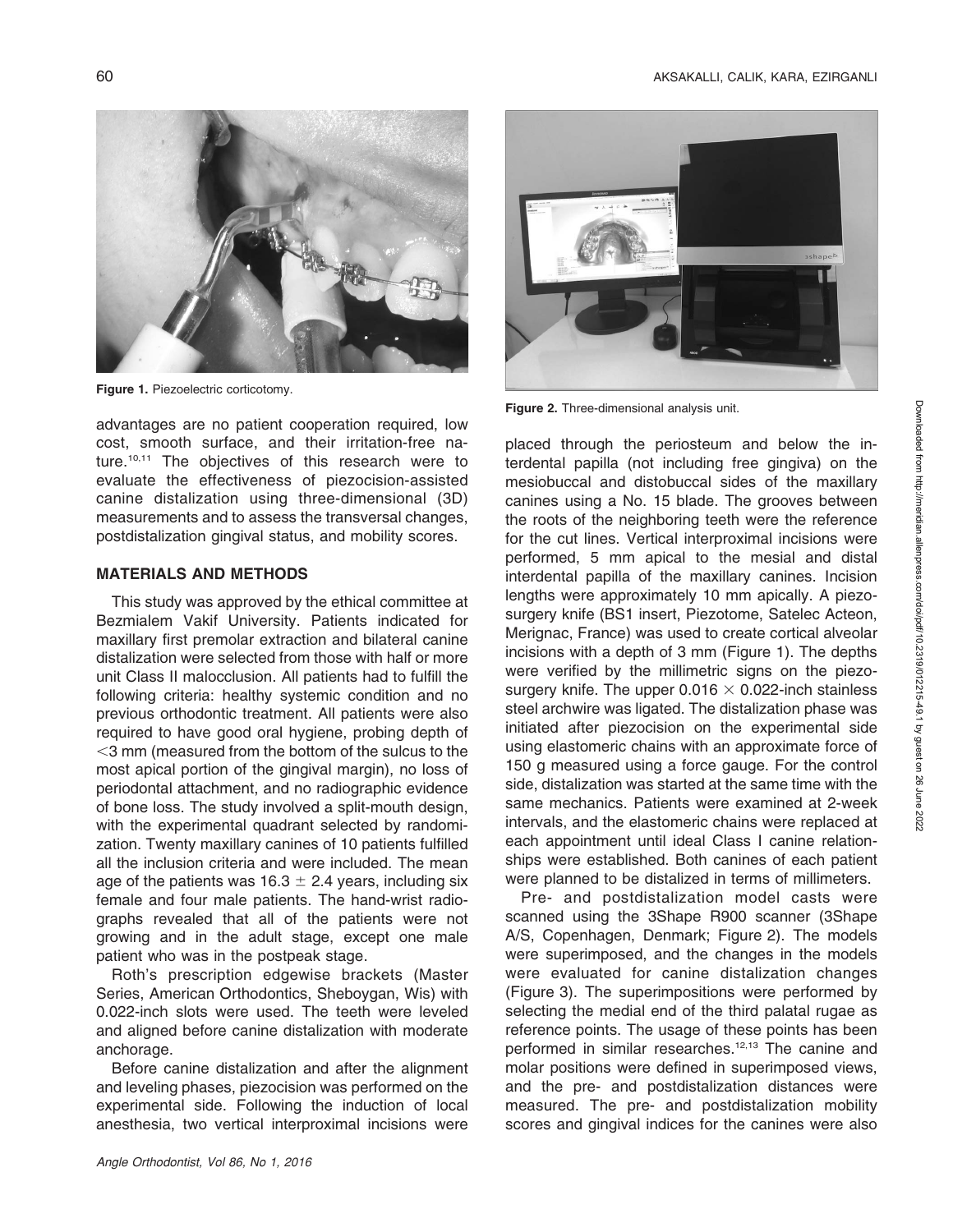

Figure 3. Three-dimensional superimpositions of the models.

evaluated and scored. The Muhleman's index was used to assess mobility in our study $14$  as per the following scoring system: 0, no mobility;  $1, >0.5$  and  $<$ 1 mm of mobility buccolingually; 2,  $>$ 1 mm and  $<$ 2 mm of mobility buccolingually;  $3$ ,  $>2$  mm of mobility buccolingually; and 3+, both vertical and buccolingual mobility. In the current study, the Silness and Loe gingival index was used. It scores the marginal and interproximal tissues separately on the basis of 0 to 3. The criteria are  $0 =$  normal gingiva, 1 = mild inflammation, 2 = moderate inflammation,  $3 =$  severe inflammation.<sup>15</sup> The transversal changes in the models were evaluated by using a midline plane following the incisive papilla and midpalatal raphe as described by Hoggan and Sadowsky.12 The distance from the canine cusp tip to the midline plane and the first molar mesiobuccal cusp tip to the midline plane was measured for pre- and postdistalization models on two separate occasions by a single examiner (Figure 4). The examiner who was responsible for the measurements was blinded.

The initial measurements were repeated after 1 week. Spearman's rho coefficients were calculated to analyze repeatability. For statistical analysis, because of nonnormal distribution, the Wilcoxon signed rank test was used to compare canine distalization, anchorage loss in the molar region, and transversal changes between the two groups. A probability of .05 was accepted as significance. All statistical analyses were performed using the Statistical Package for the Social Sciences software system (SPSS 13, SPSS, Chicago, Ill).

#### RESULTS

For error analysis, coefficients were found to be close to 1.00. In addition, five three-dimensional models were superimposed 1 week later, and all measurements were performed to check error analy-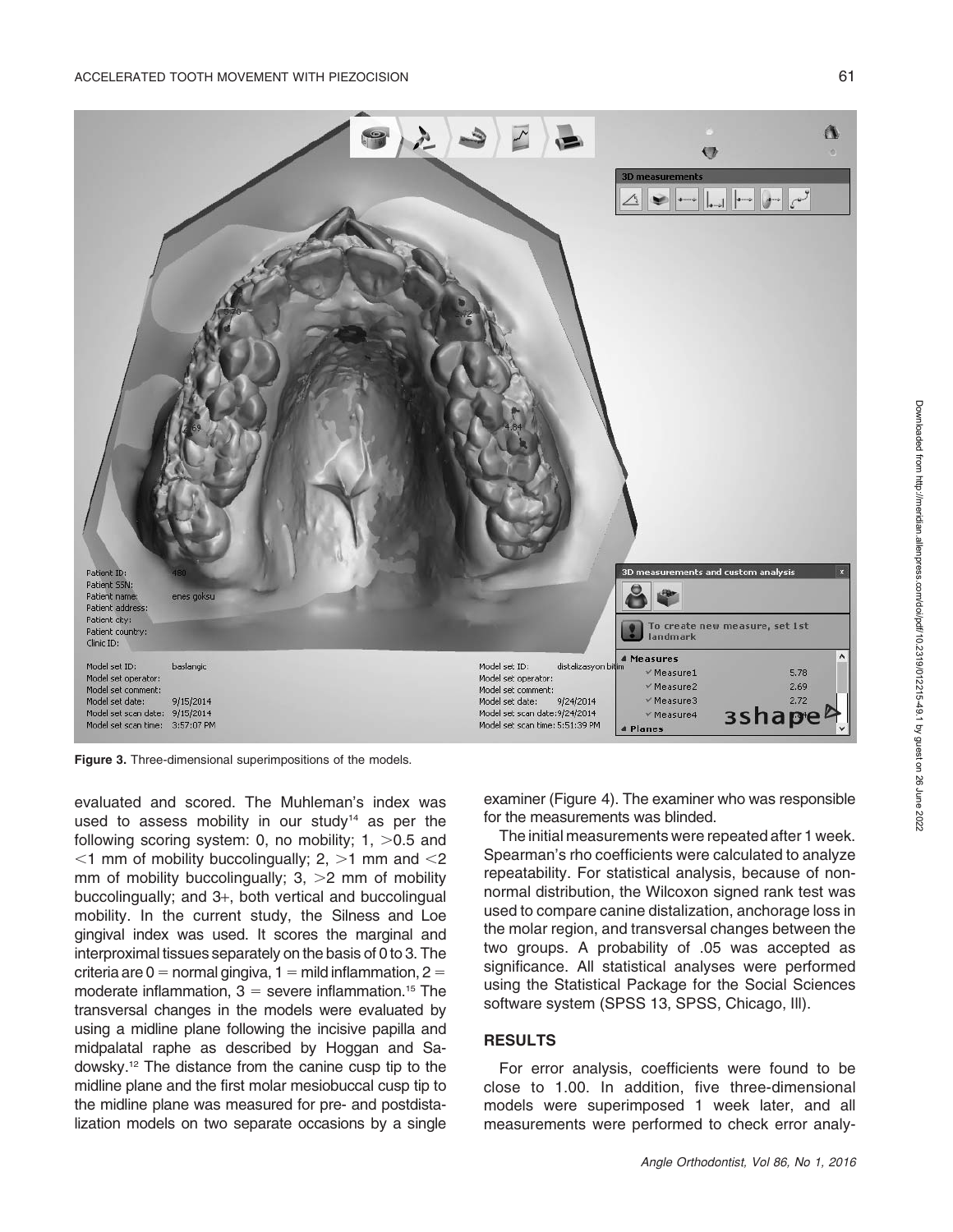

Figure 4. Three-dimensional transversal measurements.

ses of the tooth movements. The results ranged from .909 to .983. Piezocision-assisted canine distalization decreased the total treatment duration and anchorage loss in the molar region. It also decreased the duration of canine distalization (Table 1). Similarly, the amount of canine distalization was greater in the piezocision group (Table 2). The anchorage loss for the first molars, measured in millimeters, was lesser and the canine distalization was greater in the piezocision group than in the control group (Table 3).

The pre- and postdistalization mobility scores were not significantly different between the piezocision and control groups (Table 4). However, the postdistalization mobility increased, although not significantly  $(P > .05)$ , in both groups.

Similarly, there was no significant difference in the pre- and postdistalization gingival indices between the two groups (Table 5). Although all patients were firmly

Table 1. Time Elapsed for Canine Distalization (Months)

|                   | Mean $\pm$ SD   | Min  | Max  |
|-------------------|-----------------|------|------|
| Piezocision group | $3.54 \pm 0.81$ | 2.90 | 4.46 |
| Control group     | $5.59 \pm 0.94$ | 4.76 | 6.32 |

Table 2. Amount of Canine Distalization (mm)

|                                    | Beginning:<br><b>First Month</b>   | Beginning:<br>Second Month         |  |  |
|------------------------------------|------------------------------------|------------------------------------|--|--|
|                                    | Mean $\pm$ SD                      | Mean $\pm$ SD                      |  |  |
| Piezocision group<br>Control group | $1.53 \pm 0.67$<br>$0.78 \pm 0.24$ | $2.90 \pm 0.86$<br>$1.73 \pm 0.72$ |  |  |

Table 3. Molar Anchorage Loss (mm)

|                   | Mean $\pm$ SD   | Min  | Max  |
|-------------------|-----------------|------|------|
| Piezocision group | $2.04 \pm 0.52$ | 1.64 | 2.40 |
| Control group     | $3.01 \pm 0.37$ | 2.81 | 3.33 |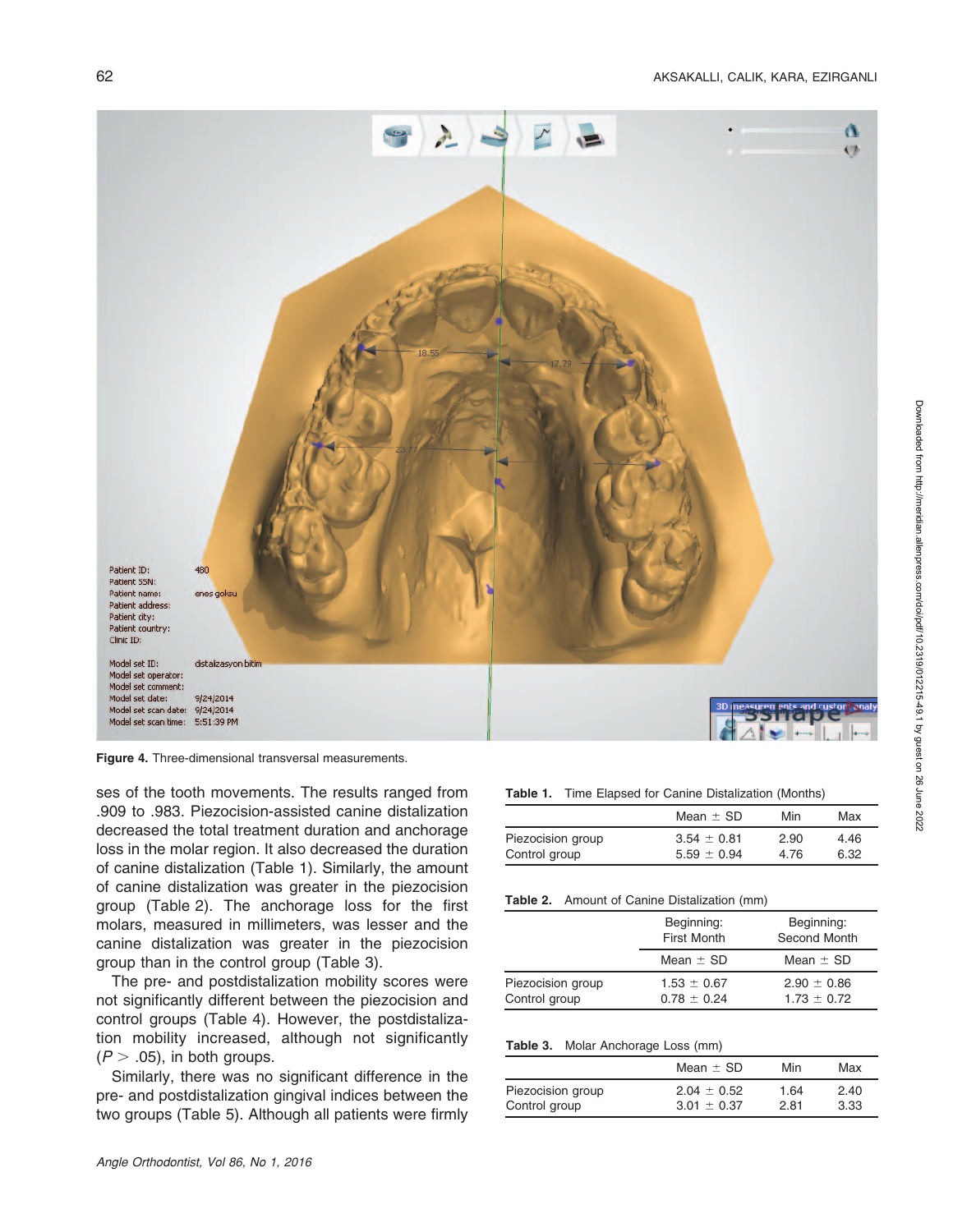|                   | <b>Predistalization Score</b> |      |      | Postdistalization Score |      |      |
|-------------------|-------------------------------|------|------|-------------------------|------|------|
|                   | Mean $\pm$ SD                 | Min  | Max  | Mean $\pm$ SD           | Min  | Max  |
| Piezocision group | $1.1 \pm 0.38$                | 0.94 | 1.52 | $1.3 \pm 0.62$          | 0.83 | 2.02 |
| Control group     | $1.2 \pm 0.44$                | 0.80 | 1.57 | $1.4 \pm 0.78$          | 0.66 | 2.1  |

Table 4. Mobility Scores

instructed to maintain regular oral hygiene, two patients exhibited an increased gingival index on both sides because of poor oral hygiene.

For transversal measurements, there was no significant difference between the two groups (Table 6). The results indicated that there was a slight increase in the distance from midline plane/canine and midline plane/ first molar for pre- and postdistalization.

## **DISCUSSION**

In the current study, RAP was evaluated for teeth subjected to piezocision; elastomeric chains were used with the application of optimal force for canine movement within the optimal biological limits. Compared with other similar techniques, piezocision is a minimally invasive surgical technique. The major novelty is the one-sided approach only from the buccal side; there is no requirement for intervention from the palatal or lingual side. Placement of incisions around the tooth is necessary when rapid movement is planned. Furthermore, RAP is a transient phenomenon; therefore, patients must be evaluated every 2 weeks during treatment.<sup>7,16</sup> The effects of RAP can diminish with a decrease in tooth movement velocity over time, although the effects have been reported to last for approximately 4 months.14,17

Elastomeric chains can be preferred for space closures.<sup>10</sup> Dixon et al.<sup>10</sup> studied power chains and nickel titanium coil springs and concluded that although coil springs gave more rapid tooth movement, power chains were effective on space closure and they were a cheaper option for orthodontic treatment. Nightingale and Jones<sup>18</sup> revealed power chains to be as effective as nickel titanium coil springs for retraction. It was also stated that nickel titanium coil springs, power chains, elastic threads, and magnets are all able to provide optimum tooth movement.<sup>19</sup>

The results of the current study revealed that the rate of tooth movement in the control group was similar to the rate of biological tooth movement, which is 1 to

1.5 mm over 4 weeks.<sup>2</sup> Statistical analysis revealed an accelerated canine distalization procedure in the piezocision group approximately two times faster than the control group. This result is in accordance with Aboul-Ela et al.<sup>20</sup> Leethanakul et al.<sup>21</sup> reported a canine distalization of 5.4 mm over 3 months when interseptal bone reduction was performed before distalization. In the current research, the canine distalization phase was completed in 3.5 months in the experimental group. Similarly, Aboul-Ela et al.<sup>20</sup> reported that a Class I canine relationship was established in 2 or 3 months in the experimental sides with corticotomy. The results of these studies are therefore similar, although piezocision is less traumatic and easier to perform compared with interseptal bone reduction.

The amount of canine distalization was 1.53 mm in the piezocision group for the first month. The amount decreased to 1.37 mm for the second month. These results were significantly higher than the control group. Aboul-Ela et al.<sup>20</sup> found that a 1.89-mm corticotomy assisted canine distalization for the first month and a 1.83-mm corticotomy for the second month in their accelerated tooth movement study. Sousa et al.<sup>22</sup> revealed 1.16-mm laser-assisted canine distalization for the first month and 0.89-mm distalization for the second month in their accelerated tooth movement study with a diode laser.

The cusp tips of the teeth were chosen as the measuring landmarks instead of the labial surfaces of the teeth. Gianelly<sup>23</sup> used labial surfaces to determine the widest widths to prevent confusion when selected cusp tips were not distinct. These measurement points can have reasonable effects but should not be used for every study. In a similar study performed by Sukurica et al.,<sup>24</sup> cusp tips were used. In the current study, the cusp tips were selected because of their good visibility and easy use with the 3D model analysis system. This research was undertaken to determine the effect of piezocision-assisted canine distalization on transverse dimensions. The distance from the canine/midline

|                   |                | <b>Predistalization Score</b> |      |                | Postdistalization Score |      |
|-------------------|----------------|-------------------------------|------|----------------|-------------------------|------|
|                   | Mean $\pm$ SD  | Min                           | Max  | Mean $\pm$ SD  | Min                     | Max  |
| Piezocision group | $1.3 \pm 0.48$ | 0.90                          | 1.75 | $1.2 \pm 0.62$ | 1.95                    | 0.77 |
| Control group     | $1.4 \pm 0.51$ | 0.93                          | 1.98 | $1.5 \pm 0.60$ | 0.86                    | 2.12 |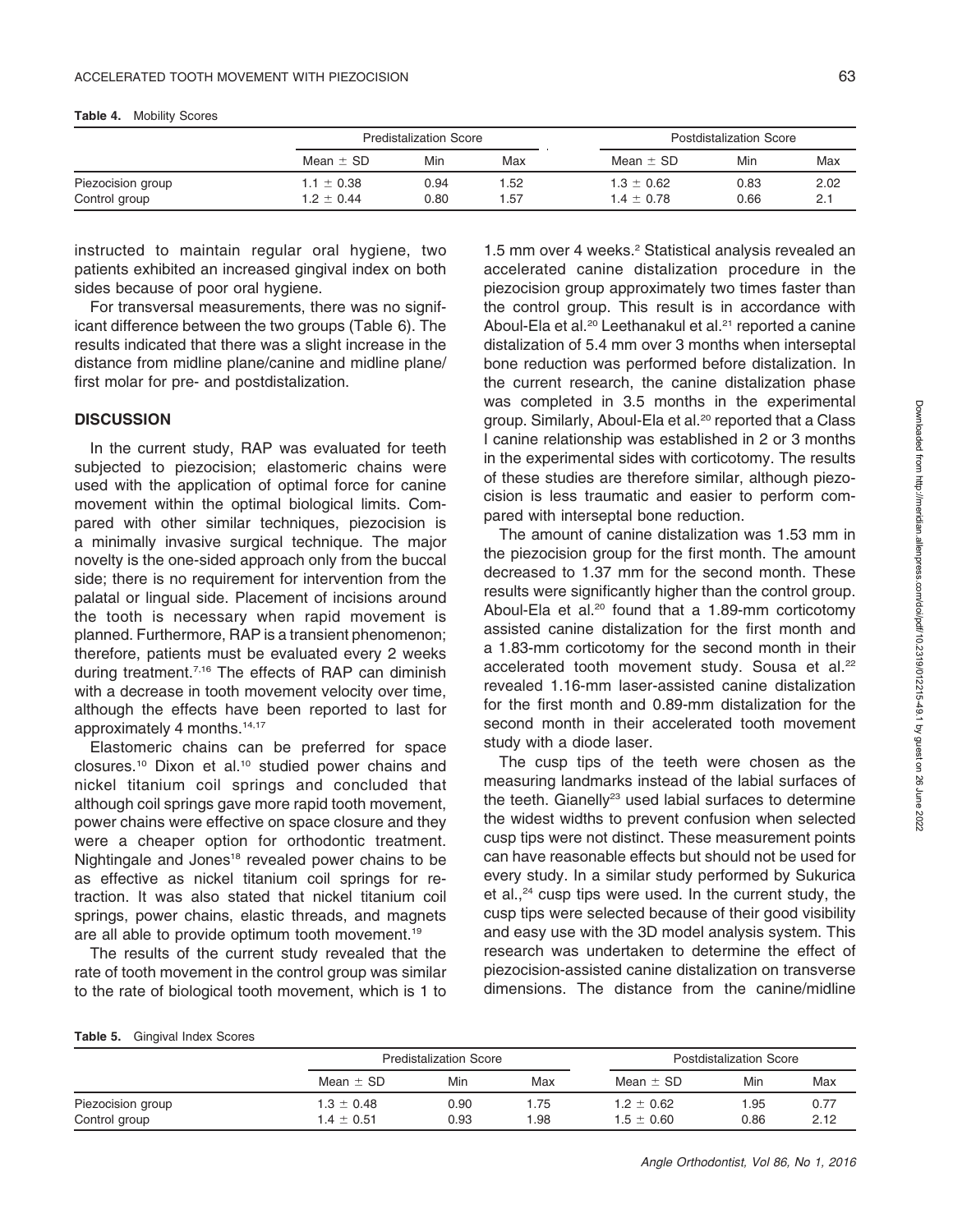Table 6. Pre- and Postdistalization Differences of Distances From Canine/Midline Plane and First Molar/Midline Plane (mm)

|                           | Mean $\pm$ SD Minimum |         | Maximum |
|---------------------------|-----------------------|---------|---------|
| Canine/midline plane      |                       |         |         |
| Piezocision side          | $1.45 \pm 1.95$       | $-1.63$ | 4.61    |
| Control side              | $1.28 + 1.61$         | $-0.7$  | 4.47    |
| First molar/midline plane |                       |         |         |
| Piezocision side          | $0.42 + 0.73$         | $-0.37$ | 1.81    |
| Control side              | $0.11 + 1.26$         | $-1.12$ | 2.5     |

plane increased after distalization, and this result is consistent with a similar study performed by Luppanapornlarp and Johnston.<sup>25</sup> Paquette et al.<sup>26</sup> found an increase of approximately 1.0 mm in the mandibular intercanine width after extraction therapy. This is also in accordance with our study results. The difference in midline plane/first molar distance increased after distalization. The usual expectation is that the posterior region of the maxillary arch becomes narrower as the molars move anteriorly into the narrower part of the arch during space closure. However, Gianelly<sup>23</sup> found no change for intermolar widths after extraction therapy. In the current study, slight increases were detected for the midline plane/first molar width after canine distalization. Similarly, Johnson and Smith<sup>27</sup> stated that transverse arch width was maintained or slightly enlarged after extraction.

In the current study, no dangerous side effects on the periodontium have been observed with the gingival index.15 After piezocision, it can be difficult to brush around the canine region; moreover, the gingival index can change because of the periodontal incisions. Plaque accumulation can increase around brackets, and patients with poor oral hygiene have a greater tendency to develop periodontal problems. In addition, elastomers exhibited an increased number of microorganisms when compared with stainless steel ligation.28,29 So, the patients were informed and educated about oral hygiene. However, there was no difference in the pre- and postdistalization gingival health of the upper canines between the piezocision and control groups in our study. The Muhleman's index was used to assess mobility in our study.<sup>14</sup> There was no difference in pre- and postdistalization mobility scores between the two groups, although the scores increased after distalization in both groups. These results are in agreement with similar rapid tooth movement research performed with corticotomies.20,30,31

In the current study, no complications or side effects were observed. Similarly, there have been no complications related to piezocision reported in the dental literature until now. Because piezocision is similar to corticosion techniques, there can be interdental bone loss or periodontal defects.<sup>32</sup> Postoperative swelling or hematoma can also be observed after corticotomy applications.<sup>33</sup>

## **CONCLUSIONS**

- Piezocision-assisted canine distalization increases the velocity of canine distalization and decreases the overall treatment duration.
- Piezocision is also helpful for posterior anchorage control. It aids in maintaining the molars in a more stable position compared with conventional distalization.
- There was no difference in the gingival and mobility indices before and after distalization in our study, indicating that piezocision does not negatively affect periodontal health.
- There is no maxillary constriction after piezocision. Thus, piezosurgical incisions can be used safely without any narrowing the transversal dimensions.

# **REFERENCES**

- 1. Mathews DP, Kokich VG. Managing treatment for the orthodontic patient with periodontal problems. Semin Orthod. 1997;3:21–38.
- 2. Pilon JJ, Kuijpers-Jagtman AM, Maltha JC. Magnitude of orthodontic forces and rate of bodily tooth movement: an experimental study. Am J Orthod Dentofacial Orthop. 1996; 110:16–23.
- 3. Liou EJ, Polley JW, Figueroa AA. Distraction osteogenesis: the effects of orthodontic tooth movement on distracted mandibular bone. J Craniofac Surg. 1998;9:564-571.
- 4. Alikhani M, Raptis M, Zoldan B, et al. Effect of microosteoperforations on the rate of tooth movement. Am J Orthod Dentofacial Orthop. 2013;144:639–648.
- 5. Kim YS, Kim SJ, Yoon HJ, Lee PJ, Moon W, Park YG. Effect of piezopuncture on tooth movement and bone remodeling in dogs. Am J Orthod Dentofacial Orthop. 2013;144:23–31.
- 6. Kim SJ, Moon SU, Kang SG, Park YG. Effects of low-level laser therapy after corticision on tooth movement and paradental remodeling. Lasers Surg Med. 2009;41:524–533.
- 7. Dibart S, Surmenian J, Sebaoun JD, Montesani L. Rapid treatment of Class II malocclusion with piezocision: two case reports. Int J Periodontics Restorative Dent. 2010;30: 487–493.
- 8. Frost HM. The biology of fracture healing: an overview for clinicians. Part II. Clin Orthop Relat Res. 1989: 294–309.
- 9. Frost HM. The biology of fracture healing: an overview for clinicians. Part I. Clin Orthop Relat Res. 1989:283–293.
- 10. Dixon V, Read MJ, O'Brien KD, Worthington HV, Mandall NA. A randomized clinical trial to compare three methods of orthodontic space closure. J Orthod. 2002;29:31–36.
- 11. Kanuru RK, Azaneen M, Narayana V, Kolasani B, Indukuri RR, Babu PF. Comparison of canine retraction by in vivo method using four brands of elastomeric power chain. J Int Soc Prev Community Dent. 2014;4:S32–S37.
- 12. Hoggan BR, Sadowsky C. The use of palatal rugae for the assessment of anteroposterior tooth movements. Am J Orthod Dentofacial Orthop. 2001;119:482–488.